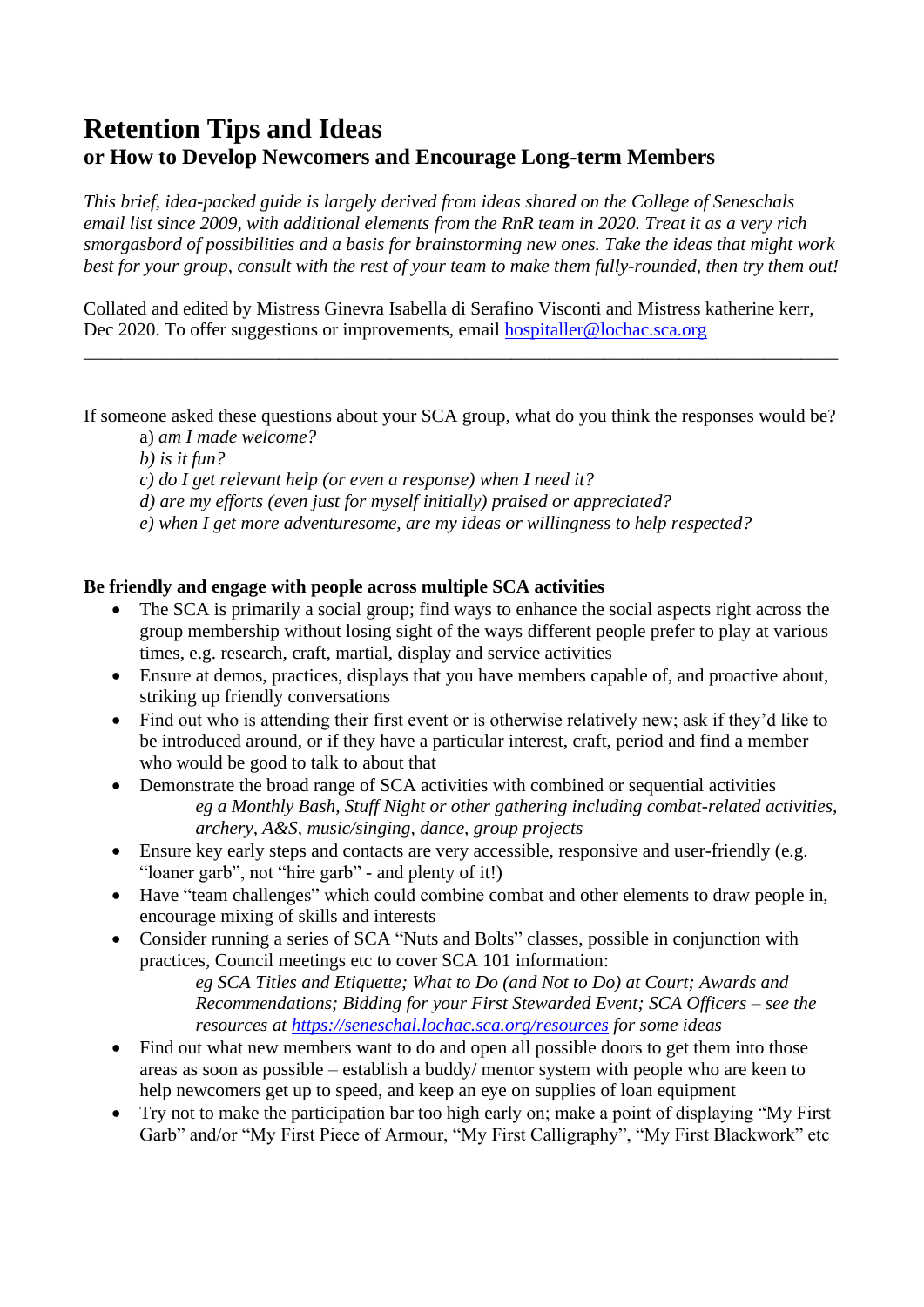# **Enhance buy-in**

• Get new people involved as a way of meeting others and investing in the group; ask for their help in set-up, entertainment, cleaning, kitchen crew, gate, serving, water bearing etc

*eg "hey, would you like to help set up these tables?", "you're tall/nimble, can you please hang a few of these decorations?", "we need extra hands in the kitchen, are you busy?"*

- Actively encourage your members to make such activities available to new folk; they should be aware that asking people to do something increases buy-in, rather than putting folk off, and remember to leave space for others to play/contribute
- Maintain a range of event sizes and prices not everyone can afford the the or cost of a threeday camping event, and even picnics in the park and pot-lucks can have increased appeal at times, because less costly and more relaxed
- Strongly encourage the development of shared spaces and activities especially at long events - so that the fun, mixing and period stuff isn't all hidden away behind household walls
- Support newer folk into offices; find out who has what mundane skills which could be applied; ensure they get a *thorough* handover (including: how to propose projects to Council) and organise a 'wingman" if needed
- Encourage them to deputy steward or steward an event; ensure they know that a potluck picnic is as welcome as a Crown Tourney bid and actively encourage more manageable events to be part of a training/mentoring approach
- Group projects can be a good drawcard, especially if it provides useful resources for those involved

*eg group garb/banner making with bulk purchases of fabric; testing feast recipes; armour production; specific craft/event focus* 

- Group activities help integrate people: music, choral, entertainments, event planning, court preparation; swap meets or Beggars' Markets (someone's free giveaway junk is another person's treasure); remember to actively invite and include newer people
- Encourage people to host stuff: music/singing rehearsals, C&I, workshops. People like playing the host and it makes them feel like they belong and have something to offer. (NB for some groups a neutral venue can be preferred to avoid shyness or hosting capture; rotating venues can help)
- Ask people what they want help with or would like to know about and organise related showand-tell, resource collection, social connections

# **Show recognition and appreciation** (not just with new folk!)

• Demonstrate we value our volunteers: in-game with scrolls, tokens or gifts; mundanely with a letter or certificate with their mundane name thanking them for their efforts, the hours, their skills

> eg *Our thanks to Joe Bloggs for project managing [Event Name] where 150 people attended over a two-day fully catered medieval-themed event behalf of the Society for Creative Anachronism in Placename, Date. Signed Group President/Secretary*

- Ensure outgoing Officers, Stewards, Tournament crew, Cooks etc are publicly thanked for their work at the event, in court, online; include those who contributed significantly even if not part of the official team
- Keep track of people's activity so you can make award recommendations and encourage others to do so, but don't wait for the awards process to demonstrate appreciation and thanks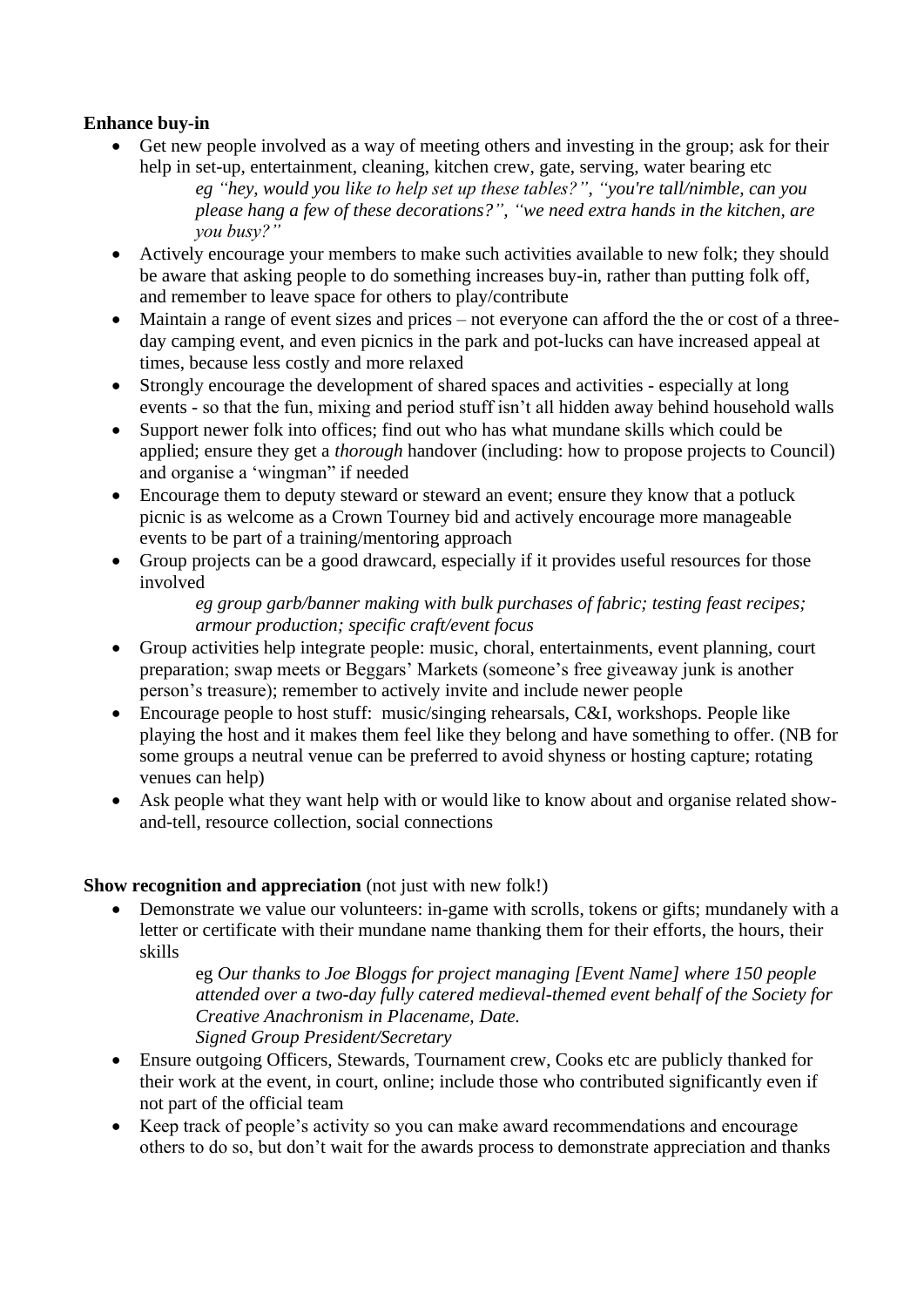– even a quick word can make a big difference to someone's day especially if it comes from a pointy hat or Crown itself

• Make a game of chores by building in recognition and teamwork

*eg you must have a Court Barony or above (and wear your coronet) to cook breakfast; you must have a license to wash dishes or brew coffee – the idea is to give the chore more cachet (even if only temporarily) to build more respect for the work involved, and also/especially for those who do it*

# **Nurture the Officer corps**

- Make up simple writs of appointment for your group Officers (good practice for scribes).
- Make nice regalia for Officers (a good group project): eg badges of office, sashes/baldrics, staffs, medallions, banners
- Run occasional workshops about SCA Officer roles and how to support them, see <https://seneschal.lochac.sca.org/the-sca-needs-you>
- Encourage your better-off folk to occasionally sponsor memberships for Officer roles; this can be a valuable way of getting newer folk into such roles early on, which tends to improve long-term buy-in (obviously, the less experienced the person, the less challenging the role)
- Seneschals/B&Bs should make a point of regularly recognising the Officers and other administrative people who keep the engines running behind the scenes *eg ask Officers to stand at a main feast and remind the populace that they work so the rest of us can enjoy ourselves hence are deserving of our thanks and a toast*
- Ensure new Officers know what they are getting into, what they should be doing, and what they should have; ensure assumed knowledge is shared: <https://seneschal.lochac.sca.org/officer-job-descriptions>
- If you are in the chain of command, communicate both ways: acknowledge receiving reports; answer queries and questions in a timely fashion; provide regular feedback on Office/Kingdom status, news or issues of relevance etc

*eg. In the Office of Herald, once the reports have gone from local level up to Kingdom, Crux could report back down that submissions are up/down, some heralds in such and such groups are having trouble with the volumes and others are experiencing lulls and are able to assist.*

• Encourage Officers to make their Council reports verbally, focusing on any problems and any successes; the written report can cover general activity

# **Make use of appropriate technology and/or processes**

- Sign-in at large events can be time-consuming. Consider ways to reduce it *eg using Gatekeeper software (see below), filling in event details on required forms in advance; having an express lane for members; encouraging people to pay in full before the event; sorting the lists alphabetically to make it easier to find names.*
- For software that helps automate sign-ins, see [https://gatekeeper.lochac.sca.org](https://gatekeeper.lochac.sca.org/)
- Provide queue entertainment with simple rounds or busking musicians.
- Avoid allergy problems by providing full ingredient lists in an appropriate location, or publish the menu in advance. Plate special dishes (eg GF, vegetarian etc) in different coloured serve-ware from the standard dishes for easy recognition.
- Remember to plan for people who aren't "average". This may mean those with limited transport options, eg by choosing sites near public transport or encouraging carpooling, or those with limited mobility, eg having reserved carparks close to buildings, ensuring there is